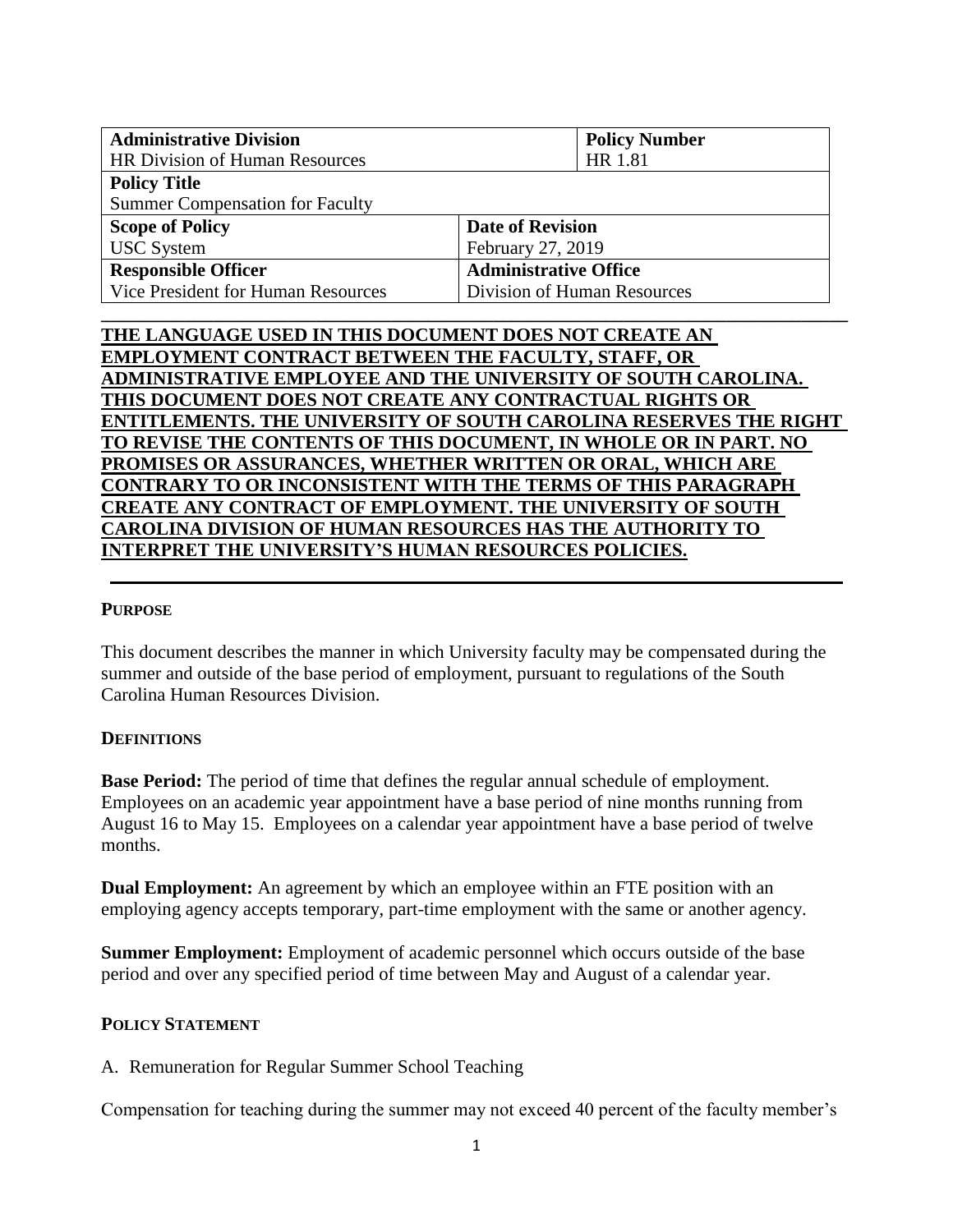annualized base salary for the preceding academic year subject to the teaching load as defined in the faculty manual and any further limitations defined by the Chief Academic Officer for each campus.

B. Remuneration for Sponsored Research and Other Duties Not Related to Teaching in Summer Sessions

Academic personnel will be compensated at the same rate of pay as the immediately preceding academic year for sponsored research or other activities performed during the summer months (between academic years) which are not related to teaching summer sessions.

C. Remuneration for Summer Thesis and Dissertation Supervision

Faculty are expected to assist students who need research, internship or field study supervision at any time during the calendar year. Deans and, where appropriate, department chairs may pay faculty who supervise an unusually large number of theses, dissertations, internships or field study during the summer months. Such remuneration will only be approved by the Chief Academic Officer on a case-by-case basis and will be compensated at the same rate of pay as the immediately preceding academic year.

Summer employment is not considered dual employment, which covers additional compensation earned during an employee's base period of employment.

## **PROCEDURES**

Procedures, forms and general guidance related to this policy can be found on the Division of Human Resources website [at http://hr.sc.edu/.](http://hr.sc.edu/)

Additional guidance regarding summer compensation for USC Columbia is included in the Appendix.

# **RELATED UNIVERSITY, STATE AND FEDERAL POLICIES**

[State Human Resources Regulations 19-706.04](https://admin.sc.gov/files/2016%20HR%20Regulations-Combined%20Website%20Version.pdf) [HR 1.78 Dual Employment](http://www.sc.edu/policies/ppm/hr178.pdf) [Faculty Manual](http://www.sc.edu/policies/facman/Faculty_Manual_Columbia.pdf)

## **HISTORY OF REVISIONS**

| <b>DATE OF REVISION</b> | <b>REASON FOR REVISION</b>                     |
|-------------------------|------------------------------------------------|
| November 22, 2013       | Eliminate references to Maymester, Summer I    |
|                         | and Summer II sessions.                        |
|                         | Revise the compensation guidelines for faculty |
|                         | teaching during the summer.                    |
|                         | Remove procedural information.                 |
| February 27, 2019       | Updated to new format.                         |
|                         | Added an appendix with guiding principles for  |
|                         | academic units at USC Columbia.                |